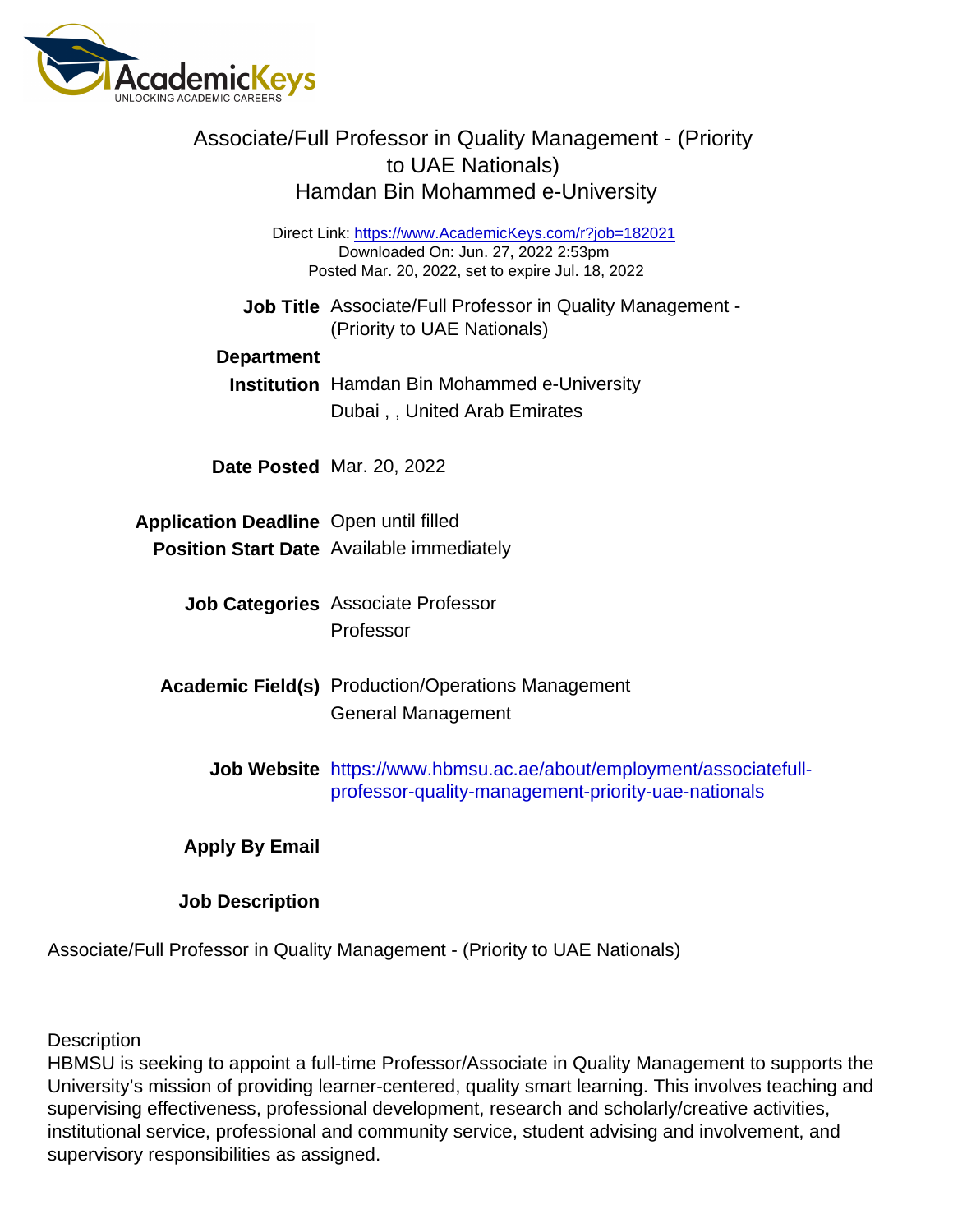## Associate/Full Professor in Quality Management - (Priority to UAE Nationals) Hamdan Bin Mohammed e-University

Direct Link: <https://www.AcademicKeys.com/r?job=182021> Downloaded On: Jun. 27, 2022 2:53pm Posted Mar. 20, 2022, set to expire Jul. 18, 2022

Candidates should have an international reputation Quality Management education and research. A strong interest in the development and management quality management courses - related to the PhD program; and joint research activities with internal and external scholars is an added advantage.

The appointee will join the Deanship of Research and Doctoral Studies and will be expected to familiar with PhD dissertation supervision, online teaching platforms and pedagogies, develop smart content for relevant courses, work on quality research. Applicants must also demonstrate a commitment to their discipline through scholarly and creative activities.

Main roles & responsibilities

Teach postgraduate courses using online learning platforms and smart technologies;

Develop instructional materials and e-content for technology-enhanced courses and Online training programs in the field of Machine Learning, Intelligent Tutoring, and Coaching Systems, and Adaptive Assessment;

Supervise, advise and mentor learners in their academic study plan and master and Ph.D. theses; Develop and deliver professional short courses and workshops for target groups and professional communities;

Train and advise educators, teachers, and faculty on online learning, curricula, smart pedagogy and assessment;

Publish research in high quality Scopus indexed journals;

Write and apply for research grants in smart learning and innovative pedagogy projects; Perform administrative duties as needed.

Required qualification & skills

Applicants must hold a PhD. Degree from an AACSB accredited University relevant to Quality management with a Quantitate Background. Preferably PhD from a top-200 ranked university.

Must have successful teaching experience in an internationally accredited university. Experience working in an online / e-learning environment will be given preference.

Demonstrated ability to integrate industry experience and insights into the curriculum and class. Ability to develop and deliver professional short courses.

Demonstrated access to professional network to obtain research grants, involve industry players in the learning experience, and collaborate with government entities.

English language proficiency is a must.

Strong emotionally intelligence leadership skills and a team player.

Capable of working under pressure while coping with several projects at the same time.

Have excellent experience in planning, designing, implementing and evaluating online learning programs and projects.

Have an established research record.